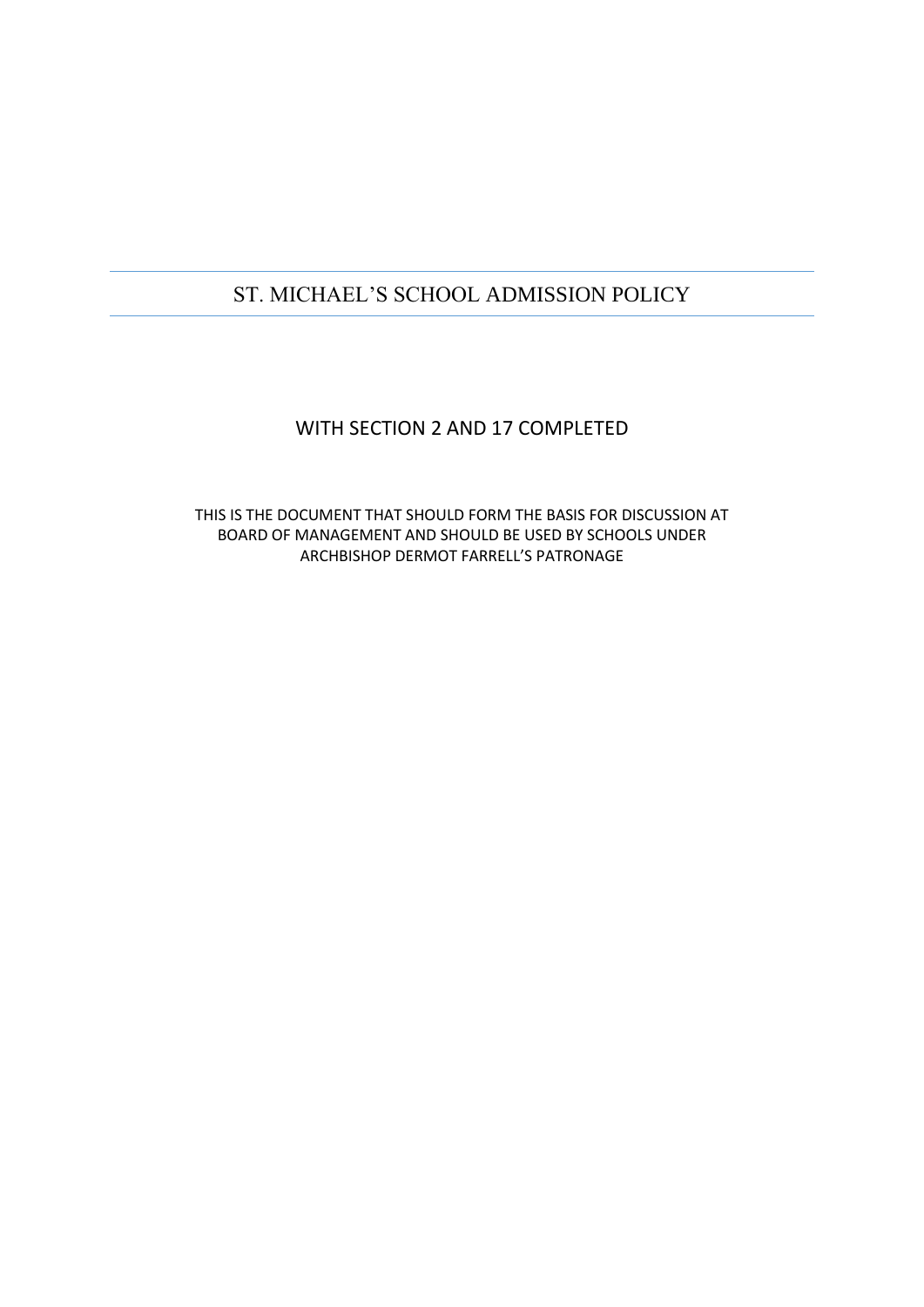

# **St. Michael's Special National School**

HOLY ANGELS GLENMAROON **CHAPELIZOD** DUBLIN 20.

**Telephone: 018201859**

**ENROLMENT/ADMISSIONS POLICY**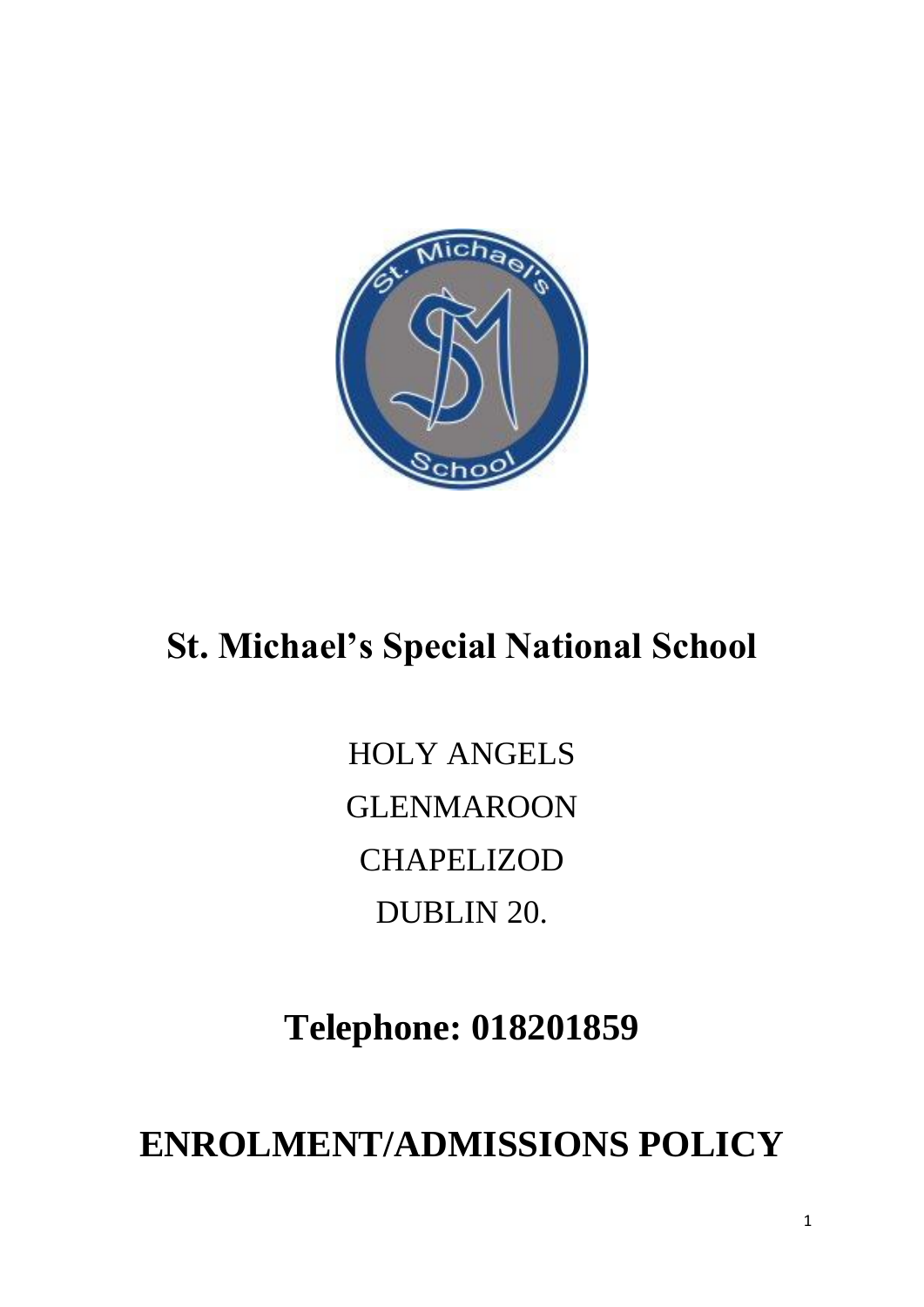## **Admission Policy of St. Michael's School**

**Holy Angels, Glenmaroon, Chapelizod, Dublin 20, D20 A072**

**Roll number: 17971H**

## **School Patron/s: Archbishop Dermot Farrell**

## **1. Introduction**

This Admission Policy complies with the requirements of the Education Act 1998, the Education (Admission to Schools) Act 2018 and the Equal Status Act 2000. In drafting this policy, the board of management of the school has consulted with school staff, the school patron and with parents of children attending the school.

The policy was approved by the school patron on  $12<sup>th</sup>$  August 2020. It is published on the school's website and will be made available in hardcopy, on request, to any person who requests it.

The relevant dates and timelines for St. Michael's School admission process are set out in the school's annual admission notice which is published annually on the school's website at least one week before the commencement of the admission process for the school year concerned.

This policy must be read in conjunction with the annual admission notice for the school year concerned.

The application form for admission is published on the school's website and will be made available in hardcopy on request to any person who requests it.

## **2. Characteristic spirit and general objectives of the school**

This section must be completed by all schools.

St. Michael's School is a Catholic co-educational special school with a Catholic ethos under the patronage of the Archbishop of Dublin.

"Catholic Ethos" in the context of a Catholic primary school means the ethos and characteristic spirit of the Roman Catholic Church, which aims at promoting:

- (a) the full and harmonious development of all aspects of the person of the student, including the intellectual, physical, cultural, moral and spiritual aspects; and
- (b) a living relationship with God and with other people; and
- (c) a philosophy of life inspired by belief in God and in the life, death and resurrection of Jesus; and
- (d) the formation of the students in the Catholic faith,

and which school provides religious education for the students in accordance with the doctrines, practices and traditions of the Roman Catholic Church, and/or such ethos and/or characteristic spirit as may be determined or interpreted from time to time by the Irish Episcopal Conference.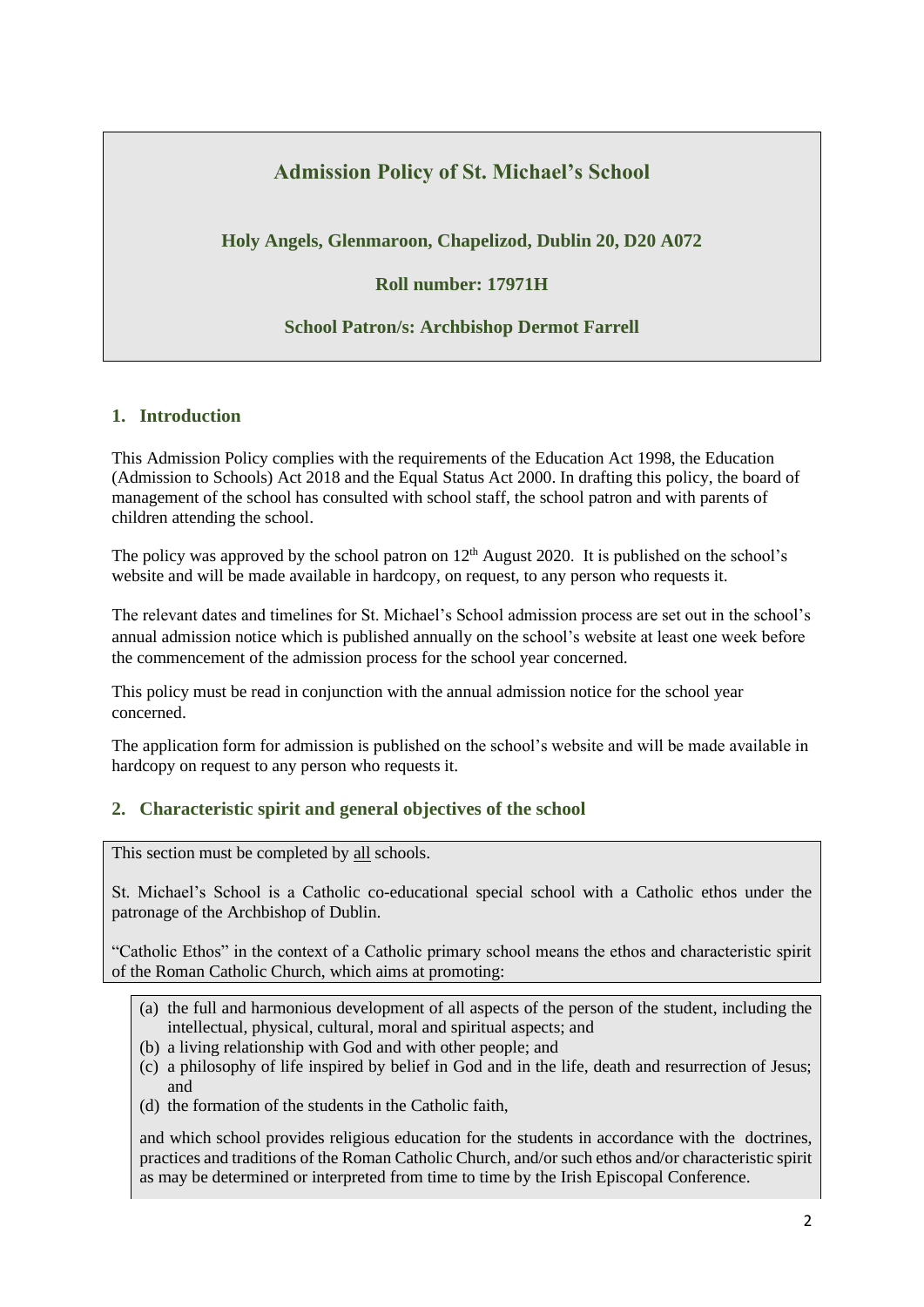In accordance with S.15 (2) (b) of the Education Act, 1998 the Board of Management of St. Michael's School shall uphold, and be accountable to the patron for so upholding, the characteristic spirit of the school as determined by the cultural, educational, moral, religious, social, linguistic and spiritual values and traditions which inform and are characteristic of the objectives and conduct of the school.

St. Michael's School is under the trusteeship of the Daughters of Charity.

We provide a secure, healthy and caring environment which values the uniqueness of each person.

As a team:

We recognise the needs and talents of each student and provide an appropriate broad curriculum.

We foster self-esteem, empowering each student to reach his/her full potential.

We believe in an active partnership between home and school.

It is our wish that students leave us with enhanced self-confidence and with life-skills and attitudes which will enable them to lead lives satisfying to themselves and lives that will contribute to the betterment of society.

The Irish Special School system is category specific. Within this system, St. Michael's School is designated as a co-educational school for students with Mild General Learning Disability. Students, aged  $5* - 18$  years, who, on psychological testing, have a full scale I.O. between 50 to 69 (Mild General Learning Disability) are eligible to make application. This is not a school that caters for students with emotional and behavioural difficulties. The student/teacher ratio is 11:1.

\*Students must be 5 years of age on or before 1st January of the year for which they are applying for admission.

Referrals are considered on an individual basis giving due regard to both the characteristic designation of the school and the provision of adequate resources by the Department of Education & Skills (DES) and the National Council for Special Education (NCSE). Applications for enrolment should be directed to the School Principal, acting on behalf of the Board of Management.

#### *St. Michael's School is a welcoming and inclusive community under the Patronage of the Archbishop of Dublin and Trusteeship of the Daughters of Charity.*

In conformity with its Mission Statement, the School recognises the needs and talents of each student, and wishes to provide a broad curriculum for all students. The school follows the curricular programmes prescribed by the DES, which may be amended from time to time, in accordance with sections 9 and 30 of the Education Act (1998). The curriculum for students with mild general learning disabilities Guidelines for teachers of Students with Mild General Learning Disabilities (primary and post-primary) is the bedrock of all that is taught, along with the Primary School's Curriculum. The school also provides recognised post-primary programmes including the Junior Cycle programmes, level 2, level 3 subjects (Art, Craft and Design and Home Economics), as well as modules from Quality and Qualifications Ireland (QQI) level 3 (Woodwork, Food and Nutrition, Ceramics, Music Appreciation, Application of Number, Computers, Horticulture/Container Gardening, Health & Fitness, Art Appreciation and Communications).

Within the limits of the resources available, the School endeavours to empower each student to reach her/his full potential by working in an active partnership comprised of parents, teachers, Ancillary Staff, the Admissions Team, DES and Health Service Executive (HSE).

As special schools are under the primary section of the Department, the lengths of the school day and the school year are in accordance with primary school regulations. All students attend school from 9.20 a.m. to 3.00 pm to facilitate transport to and from school. In the interests of some students it may be necessary to shorten the day further if parents or school staff feel that the student would benefit from a shorter school day.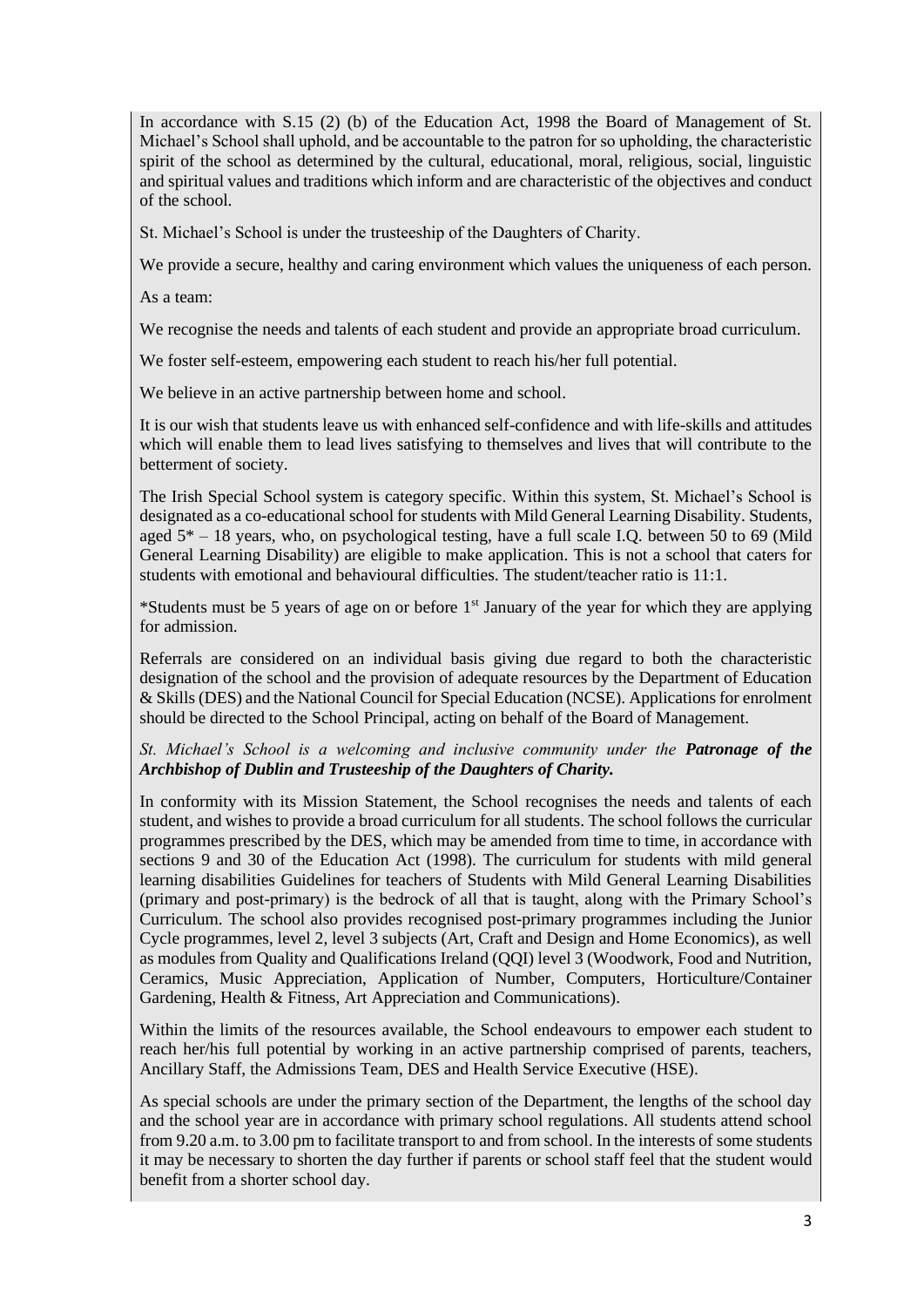Children who require regular medicines or specific medical procedures of any sort are required to provide the school with signed parental/guardian consent stating the times and circumstances of when the medicine should be administered. An up to date medical report may be requested so that the school can assess its ability to cater for the student's medical needs. Should a student already enrolled require new medicines/medical procedures, the school, in consultation with parents/guardians, will reassess its ability to meet the student's needs. A copy of the school's Administration of Medication Policy will be given to parents/guardians of student with medical needs and is available upon request to all parents/guardians.

## **3. Admission Statement**

St. Michael's School will not discriminate in its admission of a student to the school on any of the following:

- (a) the gender ground of the student or the applicant in respect of the student concerned,
- (b) the civil status ground of the student or the applicant in respect of the student concerned,
- (c) the family status ground of the student or the applicant in respect of the student concerned,
- (d) the sexual orientation ground of the student or the applicant in respect of the student concerned,
- (e) the religion ground of the student or the applicant in respect of the student concerned,
- (f) the disability ground of the student or the applicant in respect of the student concerned,
- (g) the ground of race of the student or the applicant in respect of the student concerned,
- (h) the Traveller community ground of the student or the applicant in respect of the student concerned, or
- (i) the ground that the student or the applicant in respect of the student concerned has special educational needs

As per section 61 (3) of the Education Act 1998, 'civil status ground', 'disability ground', 'discriminate', 'family status ground', 'gender ground', 'ground of race', 'religion ground', 'sexual orientation ground' and 'Traveller community ground' shall be construed in accordance with section 3 of the Equal Status Act 2000.

Additional information must be included (as applicable) in this section, in the case of single gender schools, post-primary denominational schools, denominational primary schools of a minority religion, all denominational schools, special schools and schools with special classes as set out below.

## **Special schools**

St. Michael's School is a school which, with the approval of the Minister for Education and Skills, provides an education for students with a Mild General Learning Disability.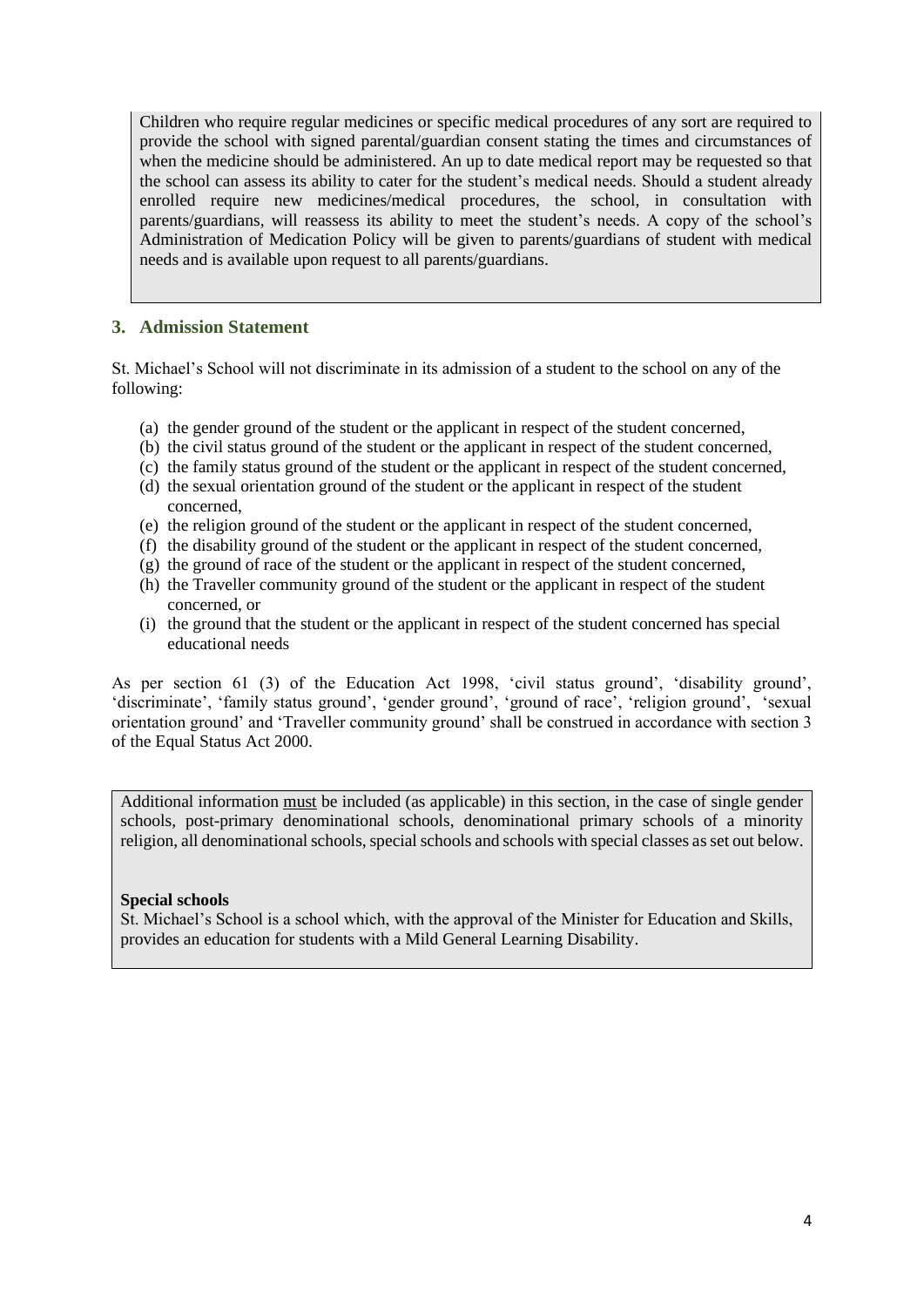## **4. Categories of Special Educational Needs catered for in the school/special class**

In the case of special schools and schools with a special class or unit attached, the category/categories of SEN catered for by the school/special class/unit must be set out here.

Schools must retain the following statements that apply to them and delete those that do not:

#### **(a) In the case of a special school**

St. Michael's School with the approval of the Minister for Education and Skills, provides an education for students with a Mild General Learning Disability.

**Note for schools:** The act does not require schools and special classes providing for a category or categories of special educational needs to change their current status. The current arrangements in relation to the category or categories of special educational needs provided by schools will continue as in previous years unless otherwise directed by the NCSE or the Department.

## **5. Admission of Eligible Students**

This school shall admit each eligible student seeking admission except where –

- a) the school is oversubscribed (please see [section 6](#page-6-0) below for further details)
- b) a parent of an eligible student, when required by the principal in accordance with section 23(4) of the Education (Welfare) Act 2000, fails to confirm in writing that the code of behaviour of the school is acceptable to him or her and that he or she shall make all reasonable efforts to ensure compliance with such code by the student

Additional information must be included (as applicable) in this section.

#### **Special School**

St. Michael's School provides an education for students with a Mild General Learning Disability and may refuse admission to a student, where the student does not have the specified category of special educational needs provided for by this school.

#### **Application Procedure**

The parent/guardian must apply in writing, completing an application form, to the school, furnishing the following documentation to the School Principal and satisfying the enrolment criteria:

- Recent Psychological Assessment containing a definite diagnosis of Mild General Learning Disability indicated with FSIQ standard scores (within two years of the application date),
- **•** A recommendation within this report for a school for students with a Mild General Learning Disability,
- **•** Copies of any other reports containing original additional diagnosis, e.g. ASD, ADHD etc.,
- **•** Social History (where appropriate),
- **•** Medical Report (where applicable),
- **•** Psychiatric Assessment (where appropriate),
- **•** Speech and Language Therapy Report (where applicable),
- **•** Previous School related Reports/Individual Education Plans etc.,
- **•** Any other relevant information.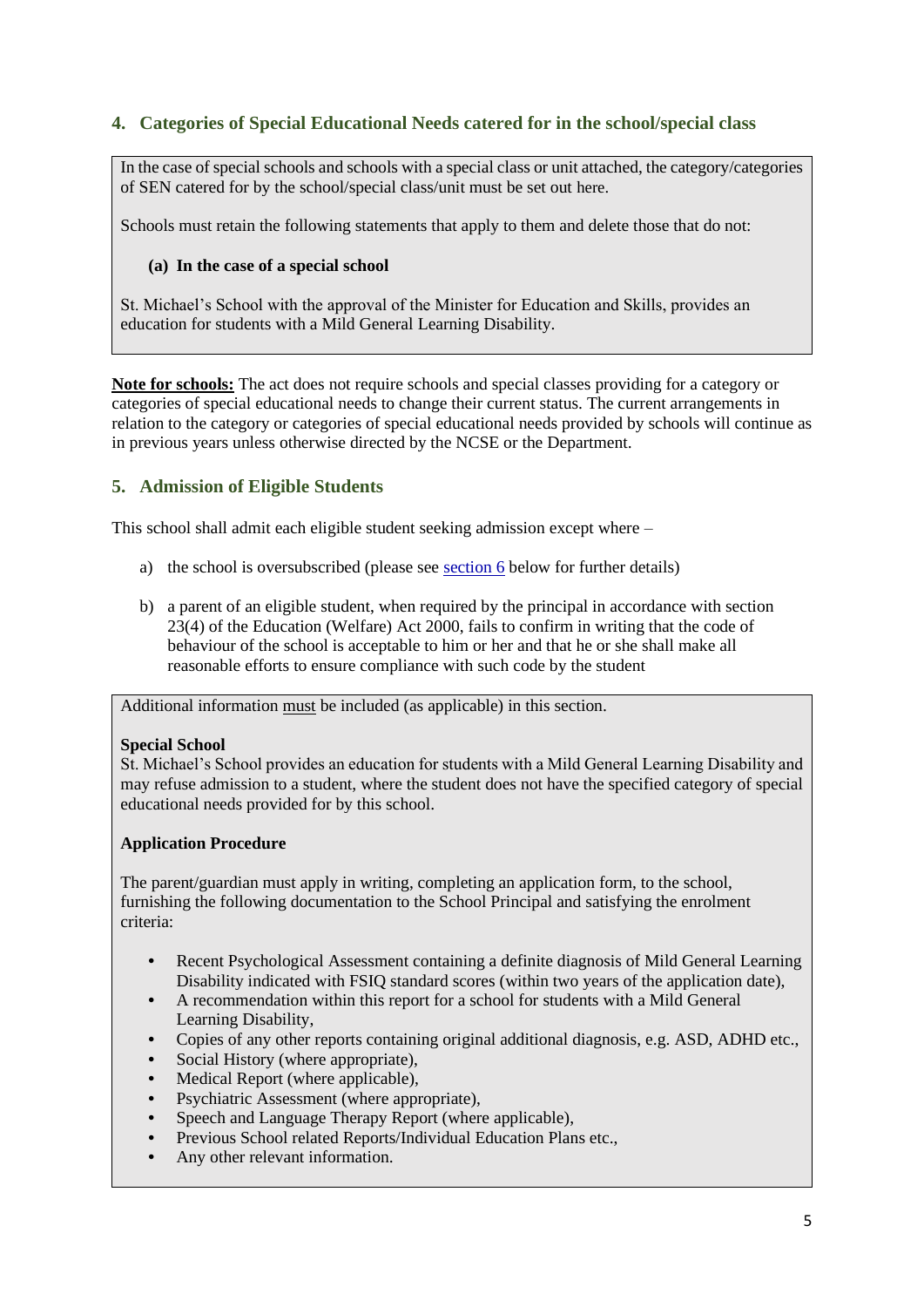An application will not be deemed completed until all requested documentation has been received. An appointment to visit the school will be made on receipt of all relevant documentation. Parents/Guardians of applicants who do not meet the criteria as set out in this policy will be notified in writing.

Upon receipt of requested documentation indicating that the child meets the criteria for enrolment, groups of parents/guardians are invited to a general information meeting with the Admissions Team. If any other person is attending this meeting with parents/guardians, the school must be informed in advance. At this meeting information about St. Michael's School, the Curriculum, Ethos, etc. will be shared and small groups of parents/guardians will be escorted on a brief tour of the school.

If parents/guardians do not wish to proceed with the application for enrolment at this stage, this must be expressed in writing to the Principal. For those who wish to proceed with the application, an arrangement will then be made for the Admissions Team to meet with the parent/guardian and child. If any other person wishes to attend this meeting with parents/guardians, the school must be informed in advance and, where considered appropriate, this will be accommodated. A record of all meetings and decisions of the Admissions Team will be kept.

Prior to actual admission the following certificates are required:

- **•** Birth Certificate,
- **•** Baptismal Certificate (if applicable).

Places cannot be deferred from year to year.

## <span id="page-6-0"></span>**6. Oversubscription (this section must be completed by all schools including schools that do not anticipate being oversubscribed)**

In the event that the school is oversubscribed, the school will, when deciding on applications for admission, apply the following selection criteria in the order listed below to those applications that are received within the timeline for receipt of applications as set out in the school's annual admission notice:

The selection of students for enrolment is a matter for decision by the Board of Management.

The Board of Management delegates to its Admission Team the power to apply this policy in a fair and transparent manner when applications for places are sought in the school. The Board has determined that the Admissions Team shall consist of three teachers who are permanently employed in the school, including the Principal, Deputy Principal and one other teacher.

An Admissions Team assess each application for enrolment. Generally, recommendations are made to the Board of Management giving consideration to the following criteria:

- Students of school-going age who, on psychological testing, are found to be functioning within the level of Mild General Learning Disability. Full Scale IQ and Standard Scores must be provided.
- A recommendation included within the psychological report for a school for students with a Mild General Learning Disability.
- Students attending St. Michael's School come from the catchment area which should be the nearest school to their address for students with a Mild General Learning Disability and is basically defined by provision of transport sanctioned by the Special Educational Needs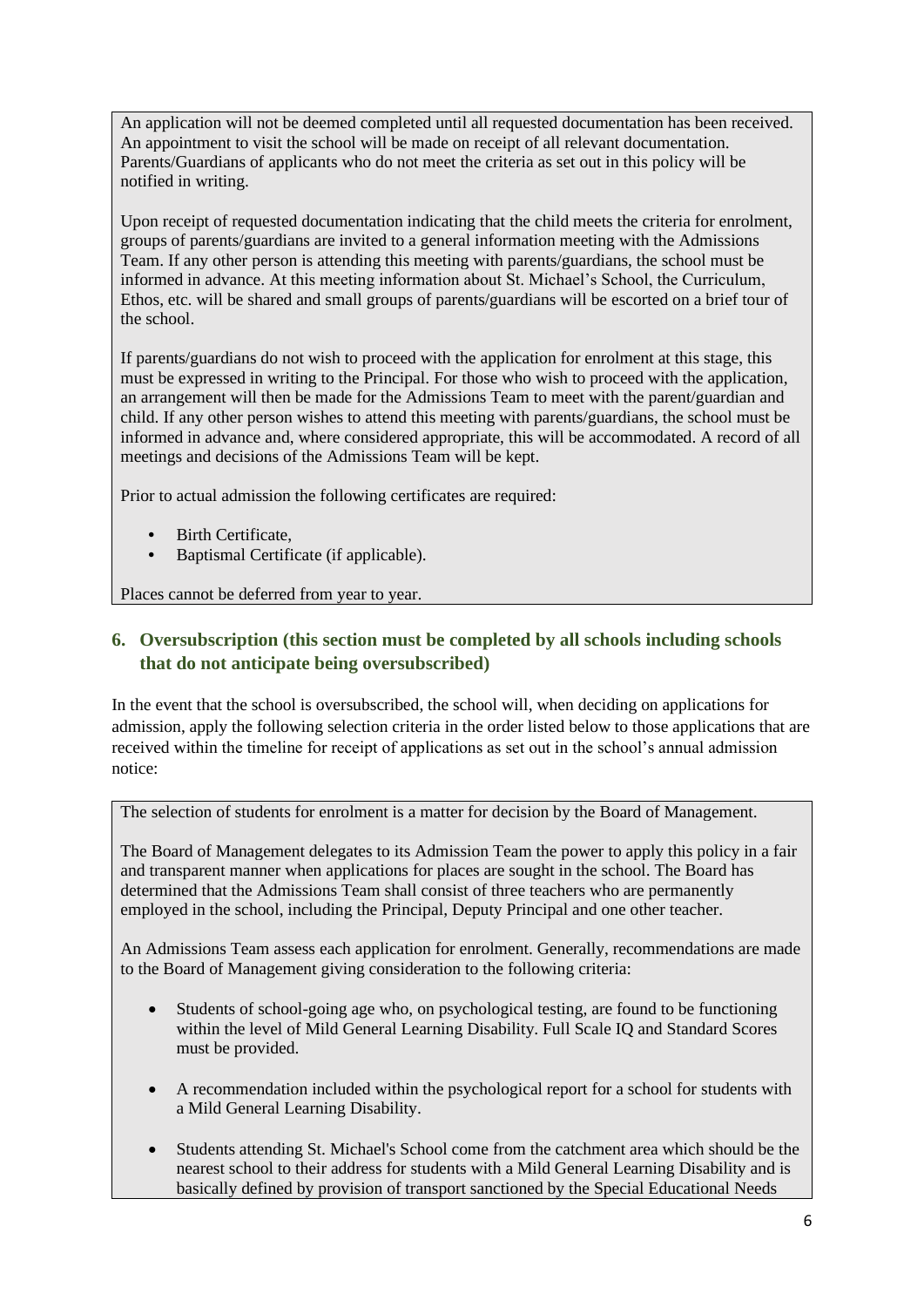Organiser (SENO), the Department of Education & Skills and organised by School Transport Services, Bus Eireann.

- Availability of a place in an age appropriate class, with considerations to the particular needs of the current students.
- In the event of Special Needs Assistant support being required, a specific recommendation for Special Needs Assistant support within a special school setting must be made in the psychological assessment.
- In the event of Bus Escort support being required, a specific recommendation for Bus Escort support whilst on school transport services should be made in the psychological assessment.
- Students whom the Admission's Team otherwise recommend for admission for stated reasons.

In the event that there are two or more students tied for a place or places in any of the selection criteria categories above (the number of applicants exceeds the number of remaining places), the following arrangements will apply:

In the event that applications for enrolment exceed/are expected to exceed the number of places available the following decision making process will apply. The Board will exercise its discretion in the application of the following criteria.

The criteria may include any of the following though not necessarily in that order:

- Availability of places at the age of the applicant
- Consideration of the current enrolment
- Availability of suitable additional supports and staffing to cater for additional needs that a student may have
- Catchment area
- Children of staff members
- Any specific provision for children of ethnic minorities, including travellers, refugees, asylum seekers etc
- Exceptional and unforeseen circumstances.

## **7. What will not be considered or taken into account**

In accordance with section 62(7) (e) of the Education Act, the school will not consider or take into account any of the following in deciding on applications for admission or when placing a student on a waiting list for admission to the school:

Points (a) to (g) must be included here by all schools. There are limited exceptions to some of these (highlighted in red below) and schools must retain the exceptions that apply to them and delete those that do not:

(a) a student's prior attendance at a pre-school or pre-school service, including naíonraí,

- (b) the payment of fees or contributions (howsoever described) to the school;
- (c) a student's academic ability, skills or aptitude;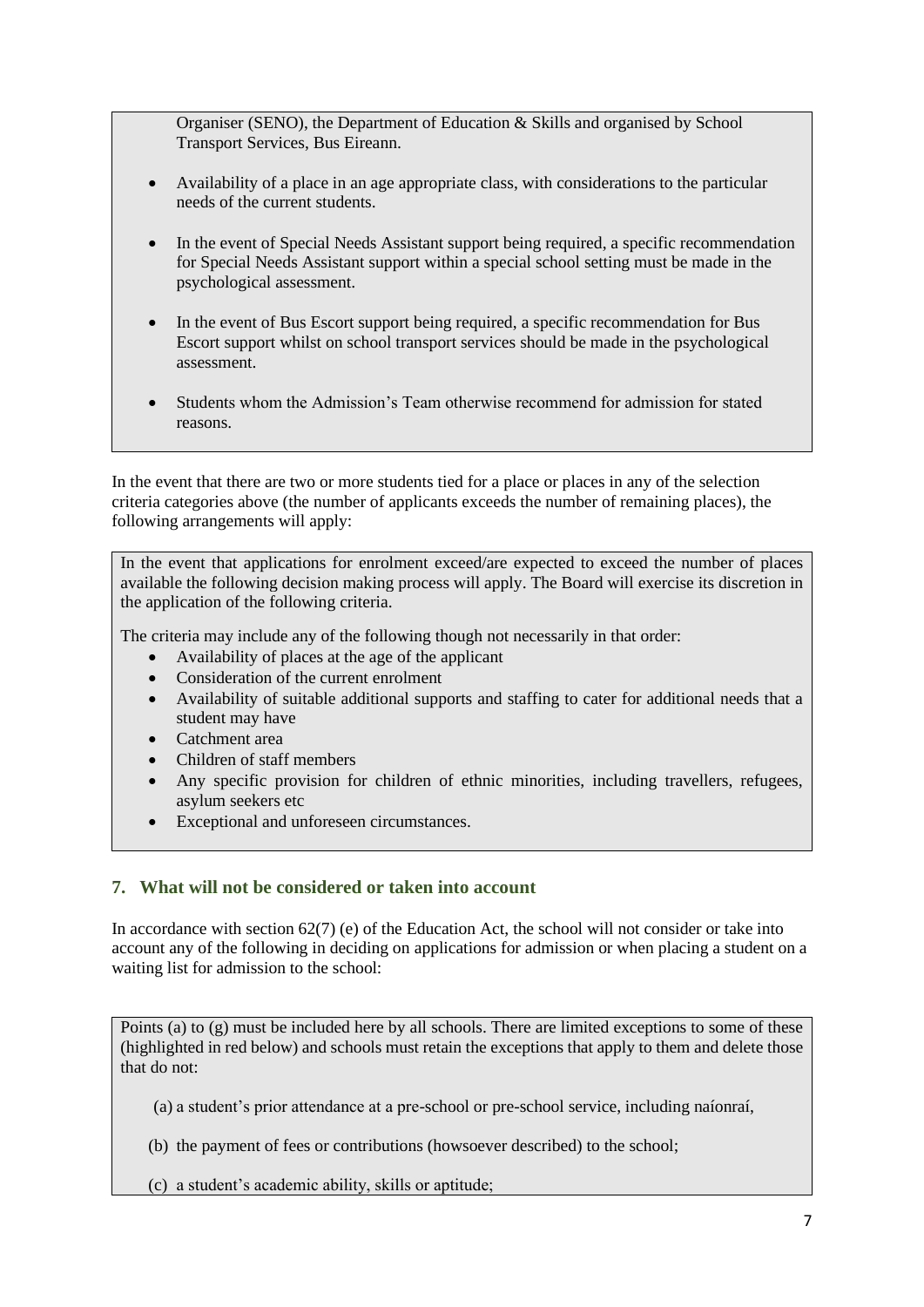- admission to (a) a special school or (b) a special class insofar as it is necessary in order to ascertain whether or not the student has the category of special educational needs concerned and/or
- (d) the occupation, financial status, academic ability, skills or aptitude of a student's parents;
- (e) a requirement that a student, or his or her parents, attend an interview, open day or other meeting as a condition of admission;
- (f) a student's connection to the school by virtue of a member of his or her family attending or having previously attended the school; (other than, in the case of the school wishing to include a selection criteria based on  $(1)$ ) siblings of a student attending or having attended the school and/or (2) parents or grandparents of a student having attended the school.

In relation to (2) parents and grandparents having attended, a school may only apply this criteria to a maximum of 25% of the available spaces as set out in the school's annual admission notice).

(g) the date and time on which an application for admission was received by the school,

This is subject to the application being received at any time during the period specified for receiving applications set out in the annual admission notice of the school for the school year concerned.

This is also subject to the school making offers based on existing waiting lists (up until  $31<sup>st</sup>$ January 2025 only).

## **8. Decisions on applications**

All decisions on applications for admission to St. Michael's School will be based on the following:

- Our school's admission policy
- The school's annual admission notice (where applicable)
- The information provided by the applicant in the school's official application form and requested information received during the period specified in our annual admission notice for receiving applications

(Please se[e section 14](#page-10-0) below in relation to applications received outside of the admissions period and [section 15](#page-11-0) below in relation to applications for places in years other than the intake group.)

Selection criteria that are not included in our school admission policy will not be used to make a decision on an application for a place in our school.

## **9. Notifying applicants of decisions**

Applicants will be informed in writing as to the decision of the school, within the timeline outlined in the annual admissions notice.

If a student is not offered a place in our school, the reasons why they were not offered a place will be communicated in writing to the applicant, including, where applicable, details of the student's ranking against the selection criteria and details of the student's place on the waiting list for the school year concerned.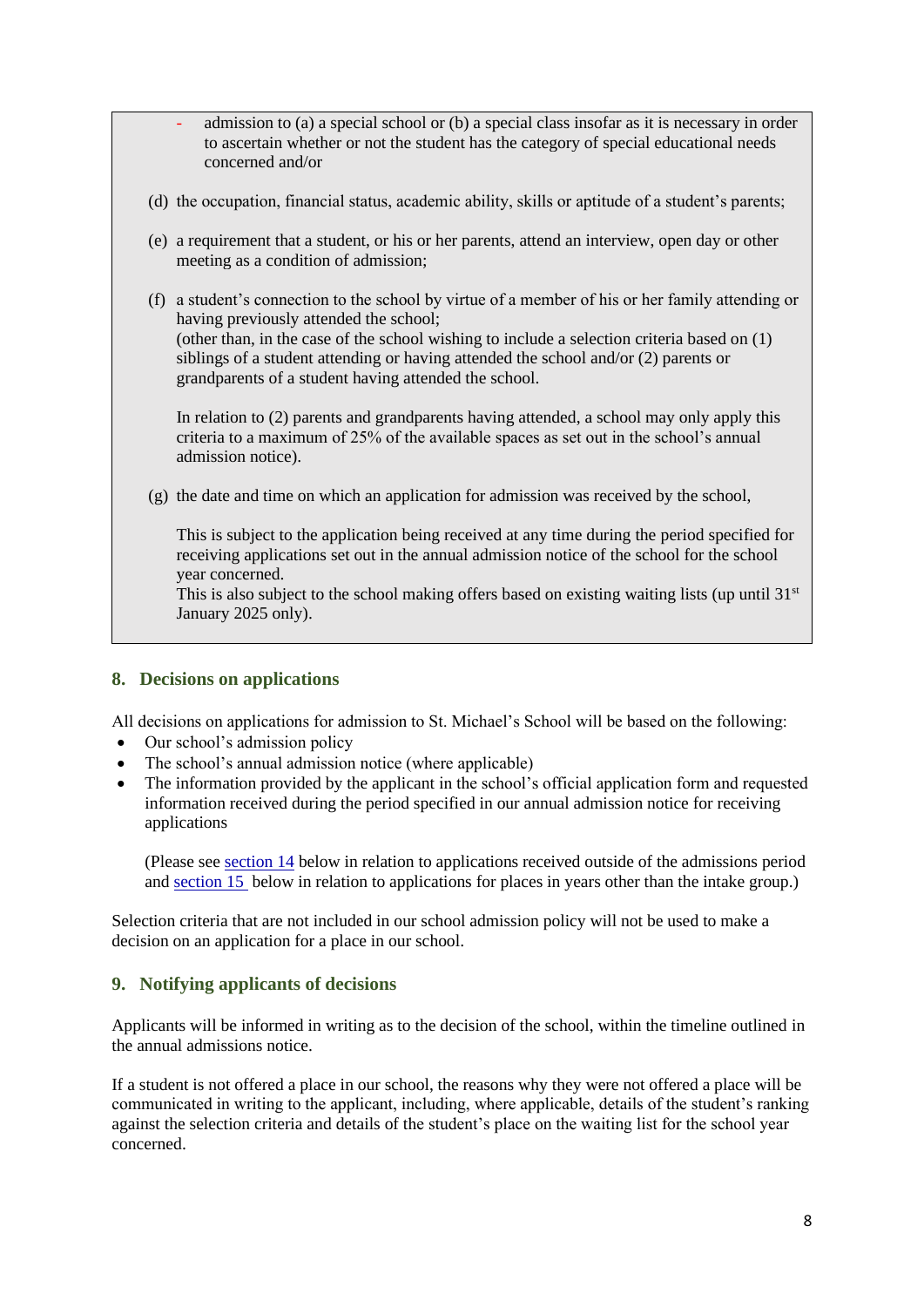Applicants will be informed of the right to seek a review/right of appeal of the school's decision (see [section 18](#page-11-1) below for further details).

## <span id="page-9-0"></span>**10. Acceptance of an offer of a place by an applicant**

In accepting an offer of admission from St. Michael's School, applicants must indicate—

(i) whether or not they have accepted an offer of admission for another school or schools. If they have accepted such an offer, they must also provide details of the offer or offers concerned and

(ii) whether or not they have applied for and are awaiting confirmation of an offer of admission from another school or schools, and if so, they must provide details of the other school or schools concerned.

#### **11. Circumstances in which offers may not be made or may be withdrawn**

An offer of admission may not be made or may be withdrawn by St. Michael's School where—

- (i) it is established that information contained in the application is false or misleading.
- (ii) an applicant fails to confirm acceptance of an offer of admission on or before the date as set out in the annual admission notice of the school.
- (iii) the parent of a student, when required by the principal in accordance with section 23(4) of the Education (Welfare) Act 2000, fails to confirm in writing that the code of behaviour of the school is acceptable to him or her and that he or she shall make all reasonable efforts to ensure compliance with such code by the student; or
- (iv) an applicant has failed to comply with the requirements of 'acceptance of an offer' as set out in [section 10](#page-9-0) above.

## **12. Sharing of Data with other schools**

Applicants should be aware that section 66(6) of the Education (Admission to Schools) Act 2018 allows for the sharing of certain information between schools in order to facilitate the efficient admission of students.

Section 66(6) allows a school to provide a patron or another board of management with a list of the students in relation to whom—

- (i) an application for admission to the school has been received,
- (ii) an offer of admission to the school has been made, or
- (iii) an offer of admission to the school has been accepted.

The list may include any or all of the following:

- (i) the date on which an application for admission was received by the school;
- (ii) the date on which an offer of admission was made by the school;
- (iii) the date on which an offer of admission was accepted by an applicant;

(iv) a student's personal details including his or her name, address, date of birth and personal public service number (within the meaning of section 262 of the Social Welfare Consolidation Act 2005).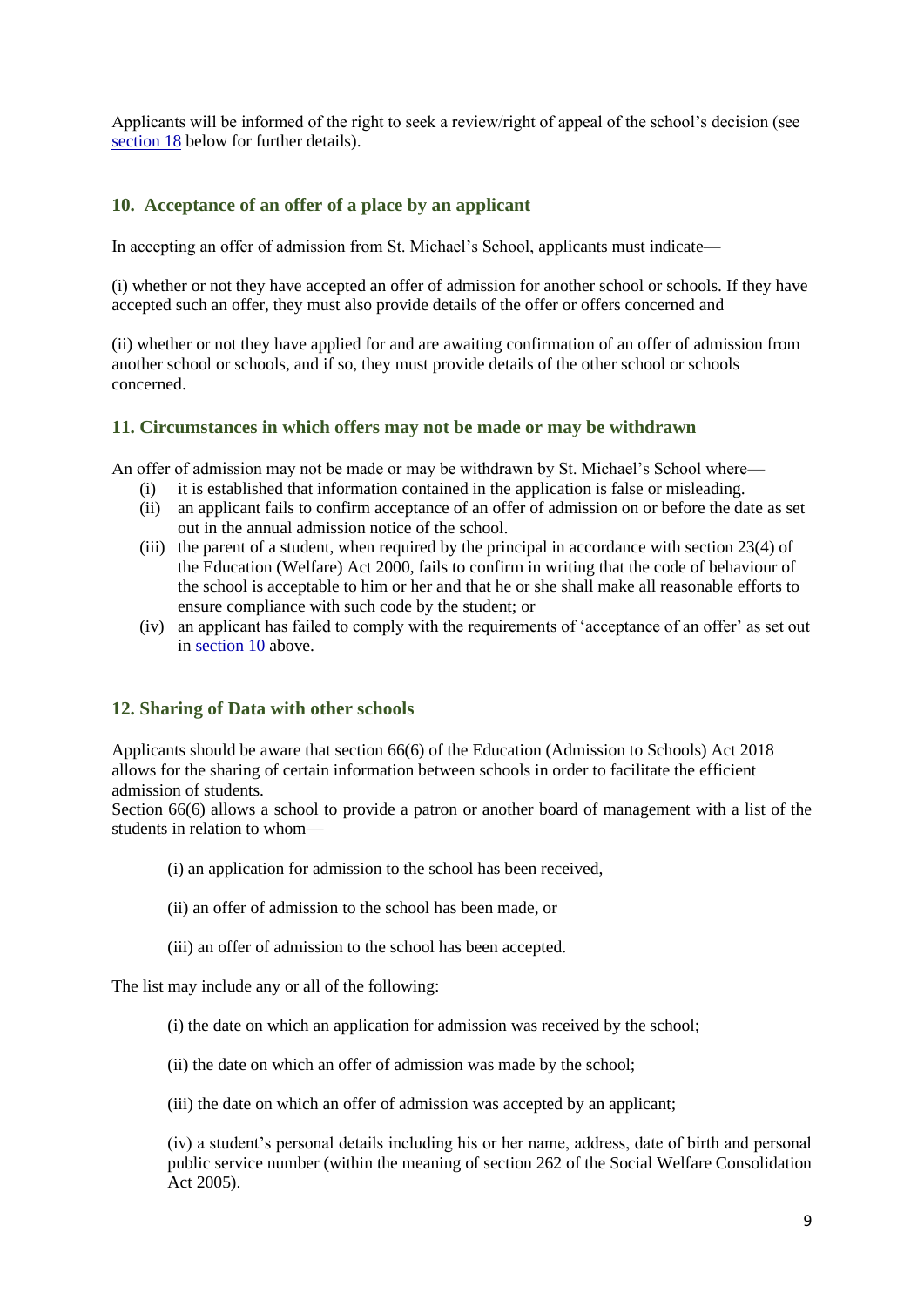## **13. Waiting list in the event of oversubscription**

In the event of there being more applications to the school year concerned than places available, a waiting list of students whose applications for admission to St Michael's School were unsuccessful due to the school being oversubscribed will be compiled and will remain valid for the school year in which admission is being sought.

Placement on the waiting list of St. Michael's School is in the order of priority assigned to the students' applications after the school has applied the selection criteria in accordance with this admission policy.

Applicants whose applications are received after the closing date, outlined in the Annual Admission Notice, will only be processed should a suitable place become available and where an offer cannot be made to an applicant on the waiting list (e.g. an age appropriate class placement). Late applications which are processed will be placed at the end of the waiting list in order of the date of receipt of the application.

Offers of any subsequent places that become available for and during the school year in relation to which admission is being sought will be made to those students on the waiting list, in accordance with the order of priority in relation to which the students have been placed on the list.

Parents/guardians must re-apply for consideration for enrolment for the following school year.

## **14. Late Eligible Applications**

All applications for admission received after the closing date as outlined in the annual admission notice will be considered and decided upon in accordance with our school's admissions policy, the Education Admissions to School Act 2018 and any regulations made under that Act.

Late eligible applicants will be notified of the decision in respect of their application no later than three weeks after the date on which the school received the application. Late eligible applicants will be offered a place if there is place available. In the event that there is no place available, the name of the eligible applicant will be added to the waiting list as set out in Section 13.

## <span id="page-10-0"></span>**15. Procedures for admission of eligible students to other years and during the school year**

The procedures of the school in relation to the admission of eligible students who are not already admitted to the school to classes or years other than the school's intake group are as follows:

Eligible students may transfer to the school at any time, subject to the Admissions Policy and availability of spaces.

#### Re-enrolment

"A child removed from the rolls in accordance with the terms of Rule 64 of the 'Rules for National Schools', shall at any time after she/he was so removed and at the request of her/his parents or guardian, be re-enrolled in the school, not withstanding any

alteration to the enrolment policy in the school which may have been formulated during the period when the child was not on the rolls, and subject only to there being a place available in the school." (Circular 4/97)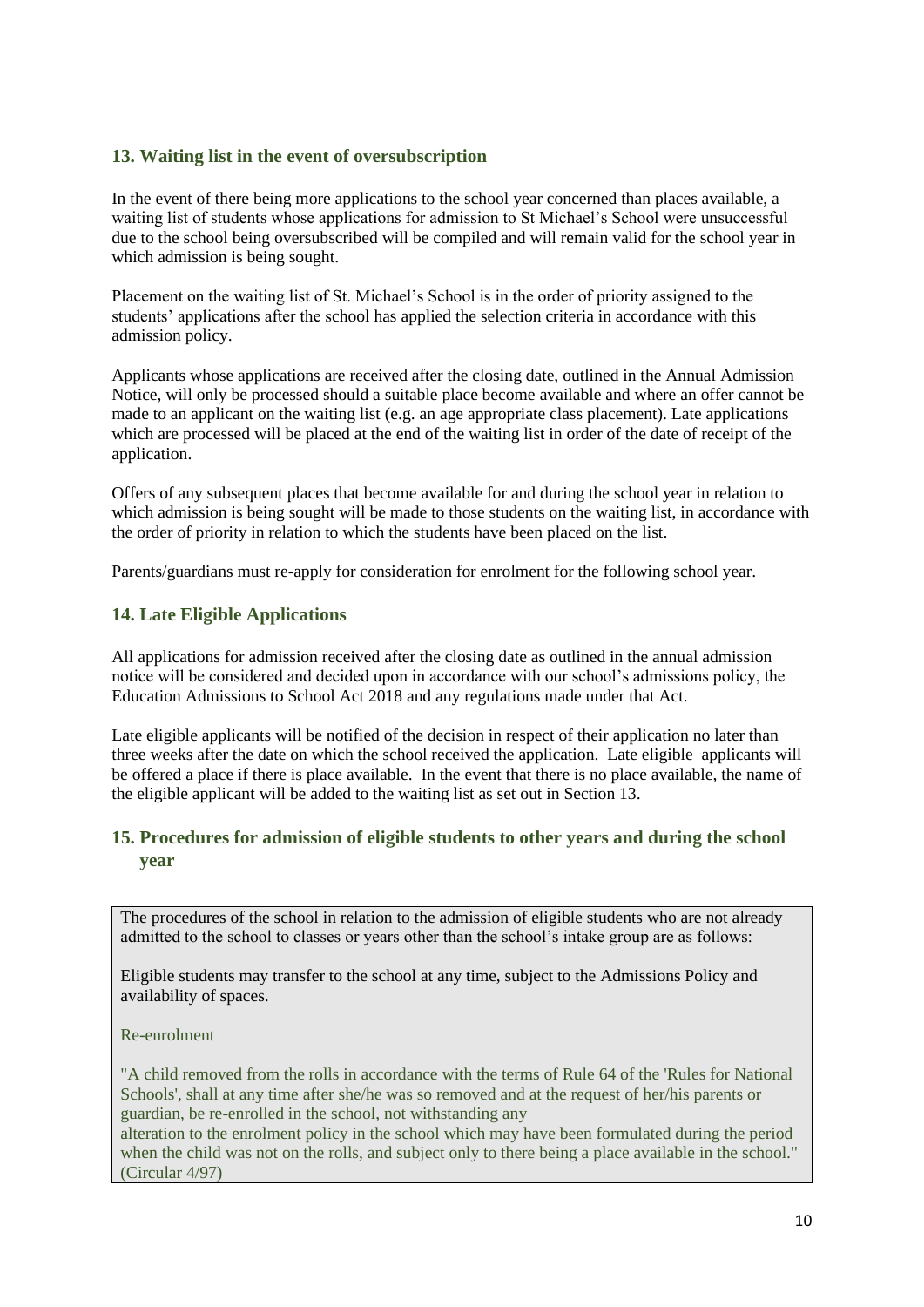The procedures of the school in relation to the admission of students who are not already admitted to the school, after the commencement of the school year in which admission is sought, are as follows:

The Board of Management will write to the parent/guardian of the student informing them of the vacancy and the offer of a place.

## <span id="page-11-0"></span>**16. Declaration in relation to the non-charging of fees**

This rule applies to all schools.

The Board of St. Michael's School or any persons acting on its behalf will not charge fees for or seek payment or contributions (howsoever described) as a condition of-

- (a) an application for admission of a student to the school, or
- (b) the admission or continued enrolment of a student in the school.

## **17. Arrangements regarding students not attending religious instruction**

This section must be completed by schools that provide religious instruction to students.

The following are the school's arrangements for students, where the parent or in the case of a student who has reached the age of 18 years, the student, who has requested that the student attend the school without attending religious instruction in the school. These arrangements will not result in a reduction in the school day of such students:

A written request should be made to the Principal of the school. A meeting will then be arranged with the parent(s) or the student, as the case may be, to discuss how the request may be accommodated by the school.

## <span id="page-11-1"></span>**18. Reviews/Appeals**

#### **Review of decisions by the Board of Management**

The parent of the student, or in the case of a student who has reached the age of 18 years, the student, may request the Board to review a decision to refuse admission. Such requests must be made in accordance with Section 29C of the Education Act 1998.

The timeline within which such a review must be requested and the other requirements applicable to such reviews are set out in the procedures determined by the Minister under section 29B of the Education Act 1998 which are published on the website of the Department of Education and Skills.

The Board will conduct such reviews in accordance with the requirements of the procedures determined under Section 29B and with section 29C of the Education Act 1998.

**Note:** Where an applicant has been refused admission due to the school being oversubscribed, the applicant **must request a review** of that decision by the Board of Management prior to making an appeal under section 29 of the Education Act 1998.